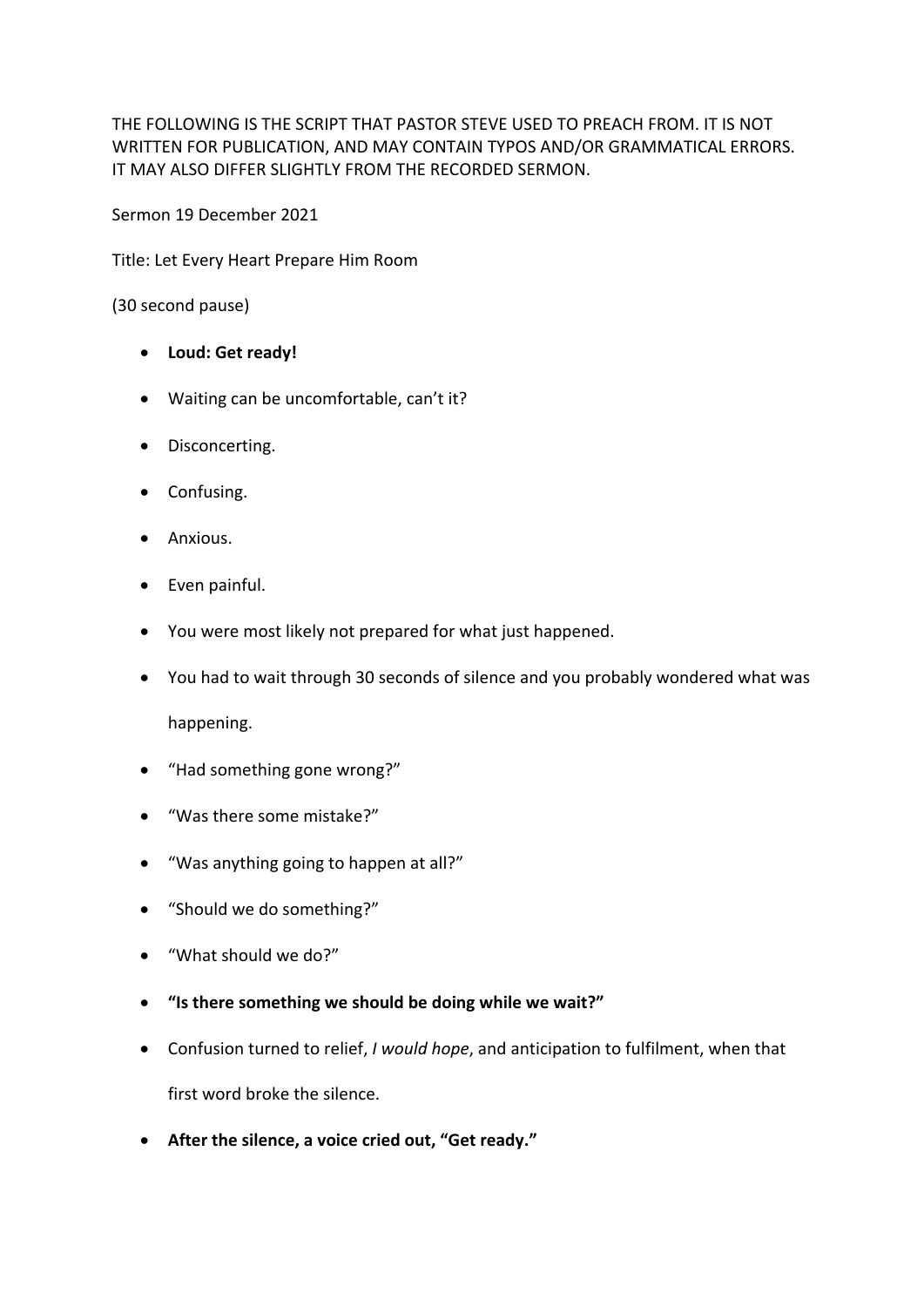- Imagine then, the experience of those who awaited not simply a Sunday sermon, but the long-foretold Messiah—who would come in power and glory to carry out justice and bring peace and righteousness. To save His people. To save the world.
- Good morning church family--Today is the fourth Sunday of Advent—we're as close to Christmas as we can be, but we're not there yet—still, we wait—because Advent is a time of waiting—a time to look forward to the coming of Jesus—the incarnate one, the Messiah, God among us, to look forward to the arrival of the Kingdom of God, a Kingdom of Peace and justice and righteousness.
- But it's hard to wait.
- Sometimes it's hard to know what to do—how to prepare—how to get ready for a Kingdom of Peace and Justice and Righteousness when we look at all the injustice and unrighteousness in the world. When we seem to live in a WILDERNESS of political divisions, oppression and inequality, exploitation of the planet and of people, --a world riddled with poverty and greed, when confusion and doubt run rampant in our own lives, when we see apathy and despair and grief all around—it's difficult to know what to do when all we seem to be able to do is wait
- That's certainly been the case since COVID arrived, we've waited and waited and followed the guidelines and gotten our jabs and cancelled plans and still—we're not out of the woods yet—in fact we're once again seeing a surge in cases and we hear the warnings about the potential for our health services to be overwhelmed—we're ready for this pandemic to end and sometimes we just don't know what to do
- it's hard to know what to do—how to prepare—to get ready for what's coming when we have to wait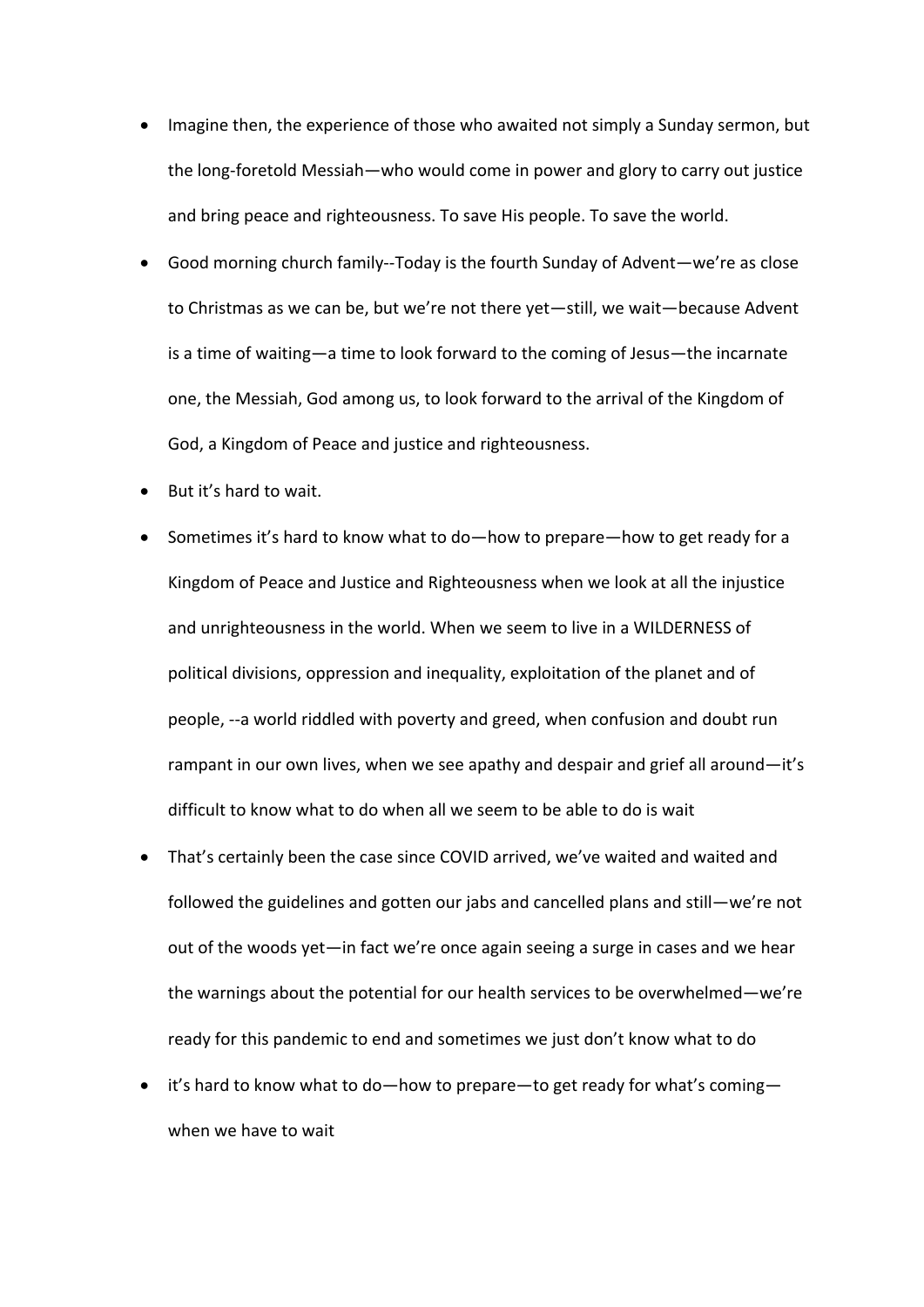- And we live in a world where for so many things we don't have to wait—we can order a meal and it arrives at our door, we can decide to watch a movie or a TV show and download it instantly, and Amazon will deliver almost anything the next day, Argos will often deliver it the same day you order it
- But Advent reminds us to wait, even when we want instant gratification.
- Advent reminds us to wait for the arrival of peace and justice and righteousness.
- And Advent reminds us to prepare for that arrival.
- Preparation for that arrival is what the prophet Isaiah was writing about, when he

wrote some 700 years before the birth of Christ:

• Comfort, O comfort my people,

says your God.

**<sup>2</sup>**Speak tenderly to Jerusalem,

and cry to her

that she has served her term, **---that the WAIT IS OVER---**

that her penalty is paid,

that she has received from the LORD's hand

double for all her sins.

• **<sup>3</sup>**A voice cries out:

"In the wilderness prepare the way of the LORD,--**let me read that again**-- In the wilderness prepare the way of the LORD,--

make straight in the desert a highway for our God.

**<sup>4</sup>**Every valley shall be lifted up,

and every mountain and hill be made low;

the uneven ground shall become level,

and the rough places a plain.

**<sup>5</sup>**Then the glory of the LORD shall be revealed,

and all people shall see it together,

for the mouth of the LORD has spoken."

• 700 years later, a voice cried out in the wilderness—Get ready!--prepare the way of

the Lord-- the wait was over. The Messiah was just about to arrive.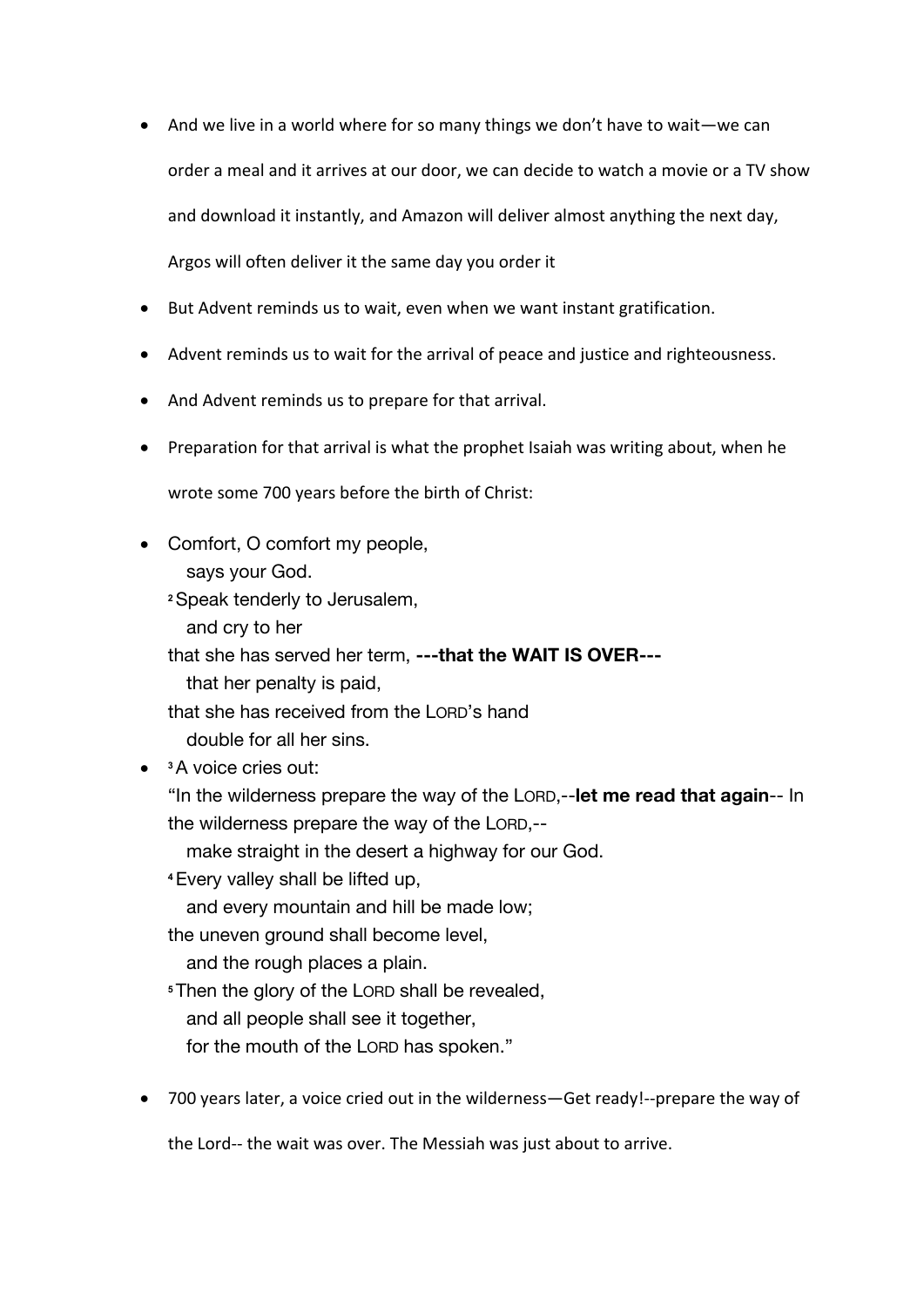- 700 years later another prophet followed Isaiah. That prophet was John the Baptist, and this morning I want us to think about what it might mean to get ready for Jesus—to prepare for his coming—because that is a message we all not only need to be reminded of, but it is a message that we need to share with the whole world. It is a message that Isaac Watts proclaims in the hymn that's been providing the theme for our sermons these past few weeks, Joy to the World, when Watts writes "let every heart prepare Him room—let every heart prepare Him room."
- We saw back in our sermon series on the Gospels how Luke's gospel begins the narrative of Jesus' life by pairing the life of John the Baptist with that of Jesus—so from chapter 1, Luke begins with the foretelling of John the Baptist's birth—the angel Gabriel appears to Zechariah and says that Elizabeth will have a son and he is to name him John
- Then Gabriel appears to Mary, and Mary visits Elizabeth, then John the Baptist's birth is sandwiched between Mary's song and Zechariah's song
- Then the second chapter is all about Jesus,
- But then in the first part of Chapter 3, Luke returns to the story of John the Baptist before turning back to the story of Jesus and linking John and Jesus at Jesus' baptism—this back and forth is Luke's brilliant way of weaving these two narratives together
- So let's look at what's going on here in Chapter 3 of Luke's gospel
- In verses 1 and 2, Luke has set up for us the very specific time and place--Luke loves his details remember—He tells us that it was in the fifteenth year of the reign of Emperor Tiberius, when Pontius Pilate was governor of Judea, and Herod was ruler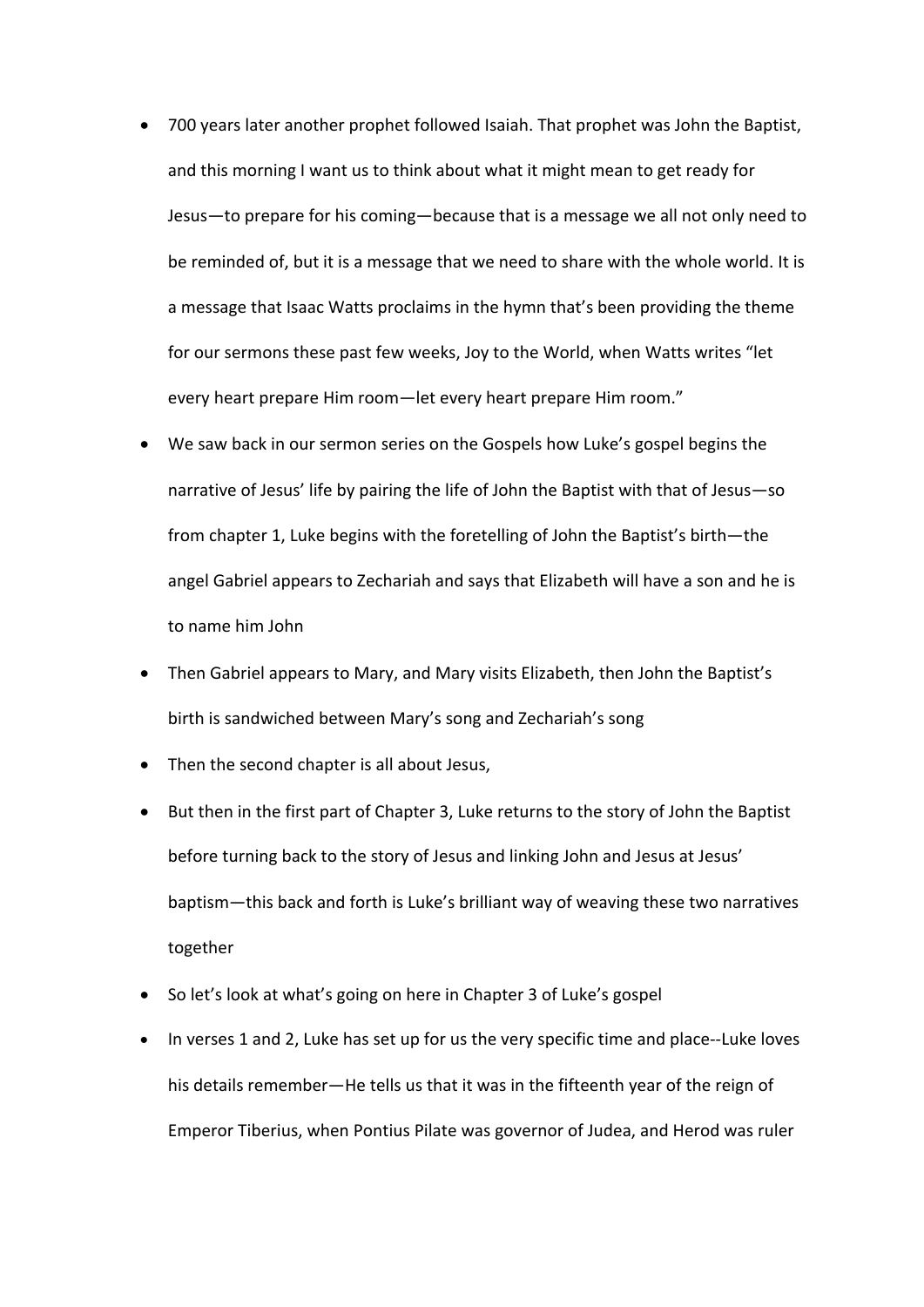of Galilee, --AND so on—at that time, the word of God came not to these political or

religious leaders, not to them, but

• the word of God came to John son of Zechariah in the wilderness. **<sup>3</sup>** He went into all the region around the Jordan, proclaiming a baptism of repentance for the forgiveness of sins

o

• In the very next verse, Luke tells us that John is fulfilling vision of Isaiah that we just

heard about—preparing the way for the Lord

- as it is written in the book of the words of the prophet Isaiah,
- 'The voice of one crying out in the wilderness: "Prepare the way of the Lord, make his paths straight. **<sup>5</sup>** Every valley shall be filled, and every mountain and hill shall be made low, and the crooked shall be made straight, and the rough ways made smooth; **<sup>6</sup>** and all flesh shall see the salvation of God."'
- "
- Luke is referring here to a real practice—when Kings and rulers would travel, they would send out heralds to go ahead of them and make sure that their route was clear and free of obstacles, and the reverse was also true—because a person's enemies would litter the road with rocks and obstacles so that they couldn't travel but Luke is also being metaphorical here—the path that's being made clear is not just in one place—it's everywhere—EVERY valley and EVERY mountain all over the world—so that ALL flesh shall see the salvation of God—you'll remember that this is one of Luke's central themes here and in Acts—universal salvation—the idea that the gospel is for everyone—and so John the Baptist is calling for ALL THE WORLD to prepare to see the salvation of God—**some translations, like the NRSV we're**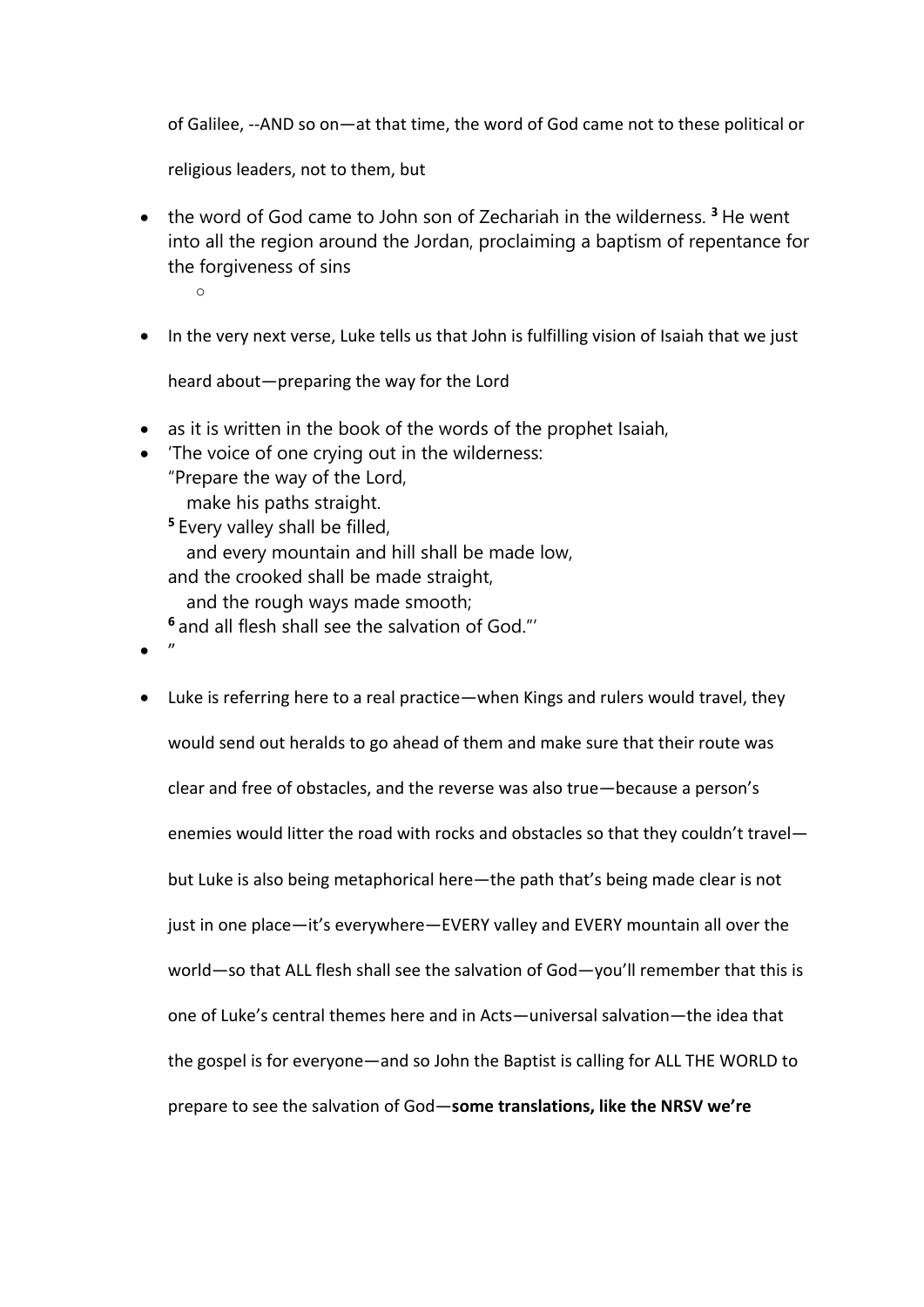**reading from, say "for ALL FLESH**"—Jewish flesh, Gentile flesh, male flesh, female flesh, clean flesh, unclean flesh—if you're made of flesh, there's good news for you

- A so, in John the Baptist, A VOICE CRIES OUT IN THE WILDERNESS preparing the way for the Lord—the voice of the prophet cries out and says "Get ready."
- As many of you know, my mother passed away last Sunday, and Pastor Tasha and I certainly appreciate all of your prayers and condolences. Her funeral was held on Thursday of this week, and we were unable to be there but we were able to be in contact with the family and to watch the livestream online—but all this week my mind has been sort of preoccupied with thoughts of all the times in the past that we would visit my parents' home around the holidays—we'd always visit around Thanksgiving and Christmas—and when we would visit, we'd find that my Mom had always spent the days before we arrived getting ready for us to be there—even if we hadn't told them we were coming, my Mom knew, somehow, and she'd have stocked the refrigerator and the pantry with things that she knew I liked to have she'd have half-n-half for my morning coffee, and the specific kind of coffee we liked to drink, and bagels and cream cheese, and just about every breakfast cereal that I had ever eaten at any point in my life—Corn Flakes and Rice Krispies, maybe even Cap'n Crunch and Froot Loops, even though I hadn't eaten those for breakfast since I was in grade school—but they were there just in case I might take a notion to have a big bowlful of sweetness first thing in the morning--but she wanted to be ready and that house, especially our room, would be clean as a whistle—all scrubbed and spic and span--brand new bed linens, and towels set out and ready for us, a place for us to put our luggage and whatnot---and Dad of course helped out too—if there was anything that needed to be repaired or painted, any light bulbs replaced or any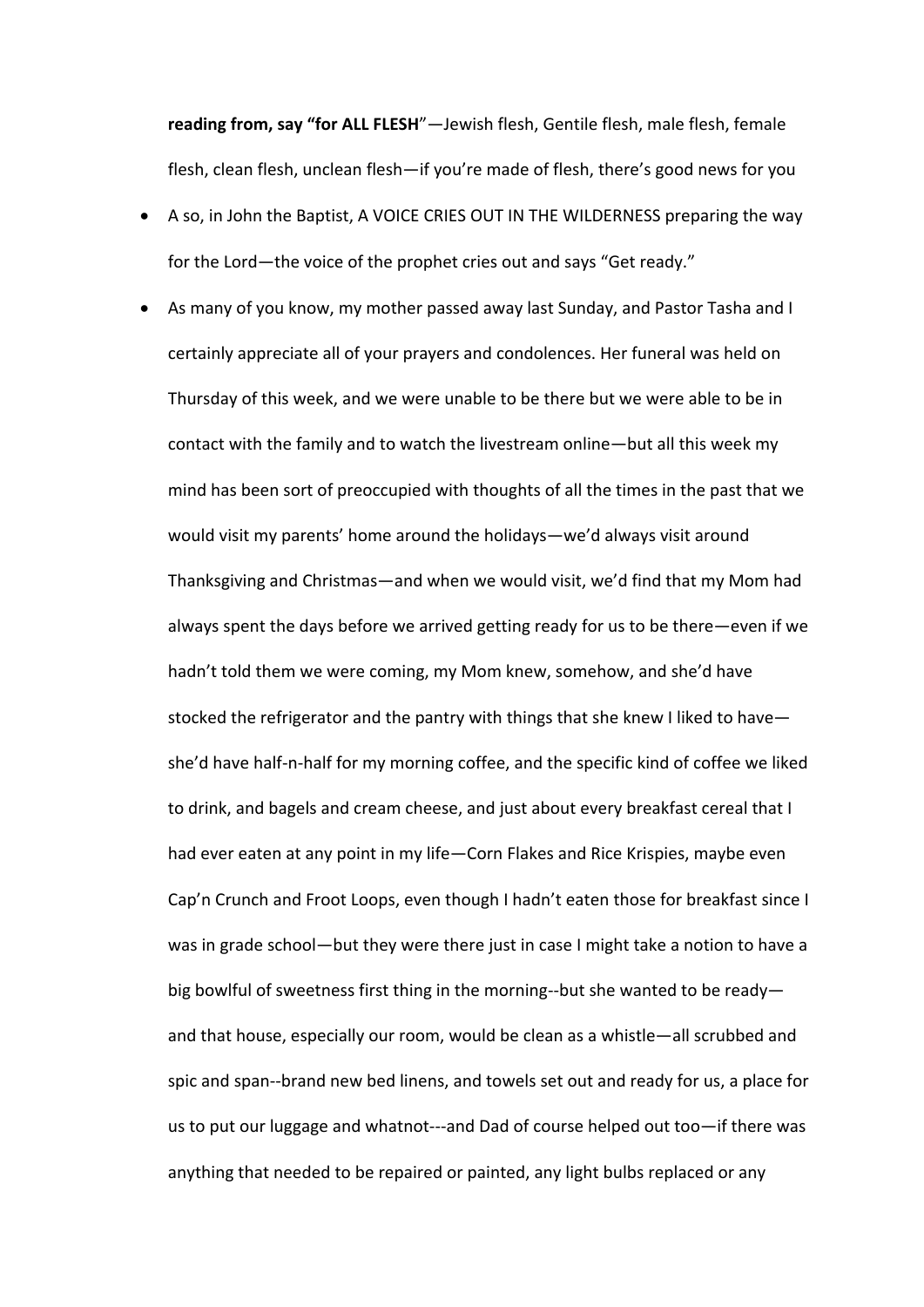faucets dripping, Christmas lights to be put up --everything was always ready, because every time--as they waited for us to arrive, they would clean up and do the work that needed to be done.

- And I want to suggest this morning that John the Baptist recommends the same when he tells his audience—those who heard him in the wilderness and we who hear his words this very day— to prepare the way of the Lord, in order to let every heart prepare Him room, we need to clean up and do the work that needs to be done.
- So let's look at what Luke writes in verse 3—he says that John the Baptist was Proclaiming a baptism of repentance FOR FORGIVENESS—
- When a person repents or confesses sometimes we say that they came clean repentance and forgiveness is what the Psalmist is talking about when he writes "create in me a clean heart, Oh God"—so when JTB preaches a baptism of repentance and forgiveness, he's preaching about getting clean through the power of repentance AND forgiveness—and it's important to remember that those two go together---you know, sometimes churches—and individuals, too-- stress one and not the other—we often wind up putting the emphasis on GUILT on the one hand by stressing repentance or soft-pedaling responsibility on the other by stressing forgiveness-- but it is a powerful thing for a person to say not simply that "I have made bad choices," or "I have made mistakes in my life," but to say "I am a sinner" "Hopelessly enslaved to carnality"—to say as John Wesley said on his deathbed, recalling his brother's hymn, "I the chief of sinners am, but Jesus died for me"—and that second part is just as important as the first, the idea that we, as Christians, believe that anyone—anyone—even a terrorist like Paul, a tax collector like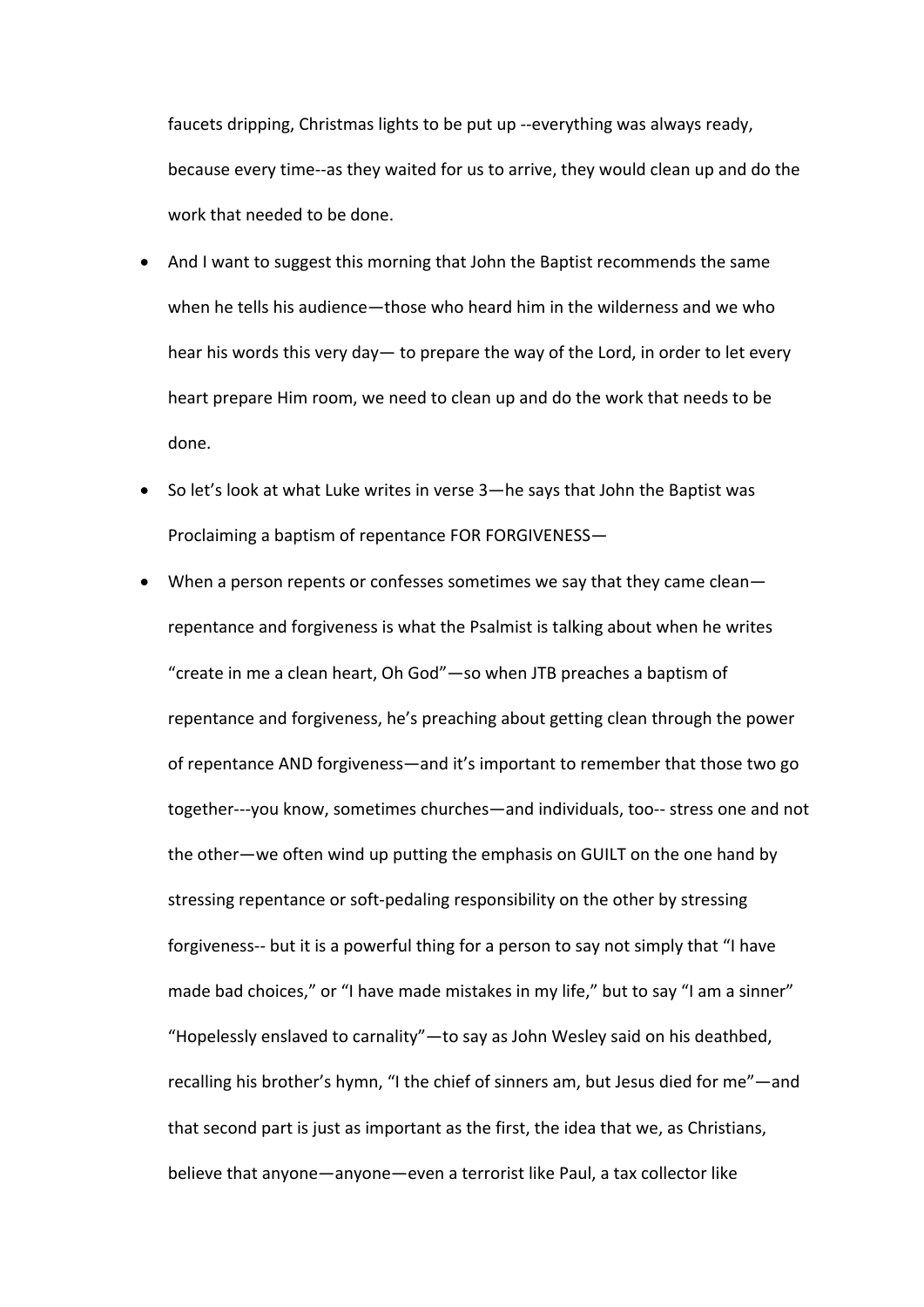Matthew, a thief hanging on a cross, can repent and be forgiven—that is a radical idea that is at the very root of the church's prophetic voice—**God can transform people beyond all human understanding**—whatever's in our past—whatever's cluttering up our heart, we can let that stuff go—we don't need to hold on to guilt and shame but we can be washed clean—and so it's not surprising that CROWDS of people who come to the river where John the Baptist was to get clean—to be washed in the water—to be baptized—because John is proclaiming a baptism of repentance and forgiveness.

- And when the crowds show up—John has something to say to them—in verse 7 we read:
- **<sup>7</sup>** John said to the crowds coming out to be baptized by him, "You brood of vipers!
- This is where Luke shows us that John was a Baptist preacher, because I don't think a Nazarene preacher would start out like that--—I have heard a lot of great preachers, Baptist and Nazarene and lots of other varieties, but I've never heard one start a sermon by calling the congregation names—brood of vipers—children of snakes—he doesn't mince words and he doesn't shy away from using strong language to let people know just where they stand—he continues
- Who warned you to flee from the wrath to come? 8 Bear fruits worthy of repentance. Do not begin to say to yourselves, "We have Abraham as our ancestor"; for I tell you, God is able from these stones to raise up children to Abraham. 9 Even now the axe is lying at the root of the trees; every tree therefore that does not bear good fruit is cut down and thrown into the fire.'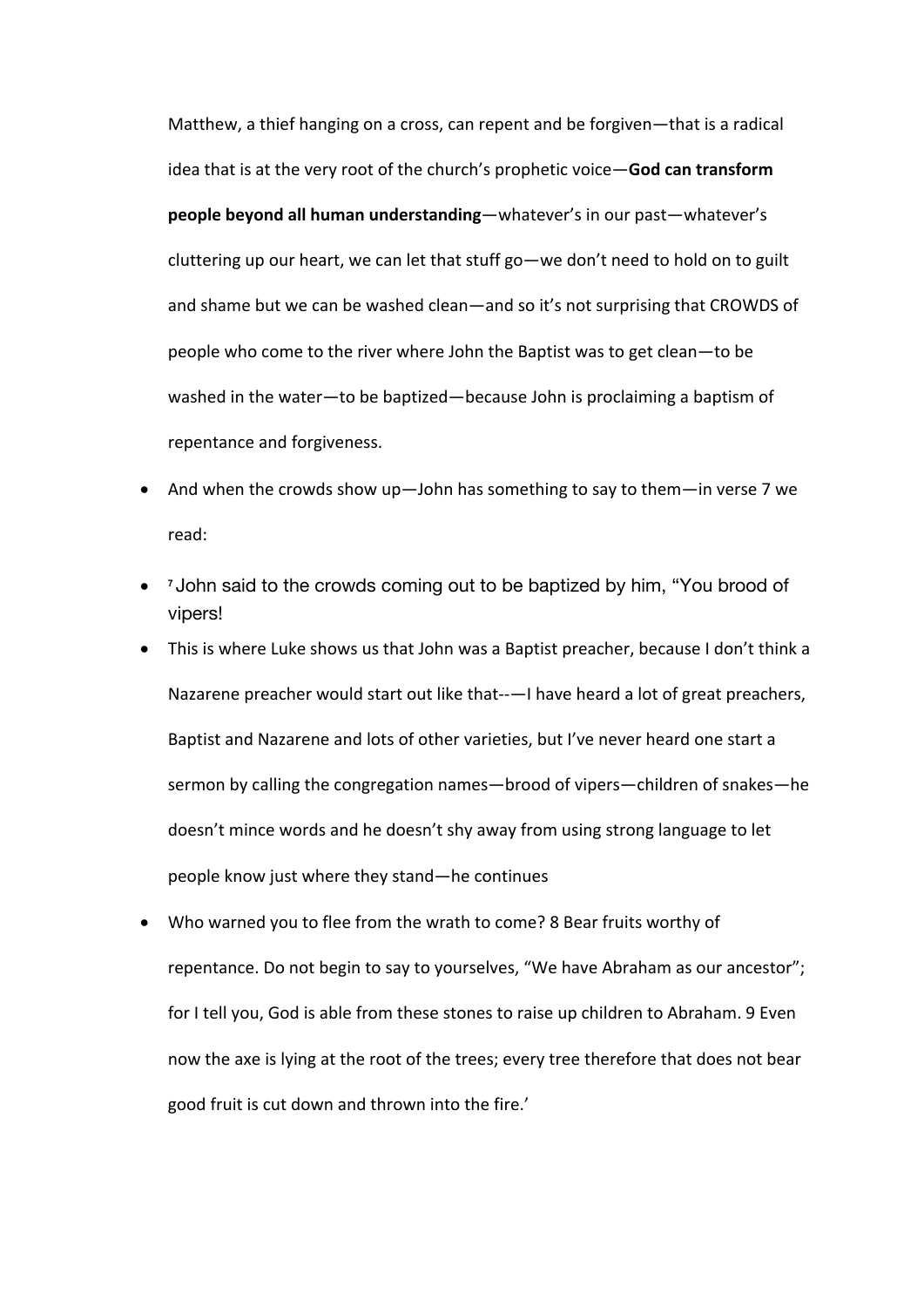- Wow—John doesn't mess around—he talks about the coming wrath—and asks the crowd who told you you could just RUN AWAY from it?
- **John the Baptist is here PORTRAYING THE SITUATION AS IT IS-- telling it STRAIGHT** -He doesn't paint a pretty picture or use flowery language just to please the crowd it tells it like it is in the most unambiguous of terms—and what he's saying is that
- JESUS is coming—and he's coming here, where you are—so it's time to prepare for His arrival—it's time to GET READY—so Don't RUN AWAY—do something—get cleaned up and THEN do the work that needs to be done—BEAR FRUITS WORTHY OF REPENTANCE—don't think you can just SAY that Abraham is your father and not ACT like it—you're like trees and God's ax is coming for you if you don't produce good fruit—and you'll be thrown into the fire—
- And so repentance and forgiveness are only the first part of John's instruction about how to prepare for Jesus arrival—a clean heart is important, but John tells us to bear fruit WORTHY of repentance—he tells us that there is work to be done.
- Of course, the crowd wants to know WHAT bearing fruits worthy of repentance MEANS—verse 10 tells us
- **<sup>10</sup> "What should we do then?" the crowd asked.**
- So the people are taking John's warning seriously—so what do you think his answer will be? Make sure you BELIEVE this thing, make sure that you take this particular position about this issue? Vote this way or that? Will he give them some general advice about how they should conduct themselves?
	- $\circ$  11 John answered, "Anyone who has two shirts should share with the one who has none, and anyone who has food should do the same." 12 Even tax collectors came to be baptised. "Teacher," they asked, "what should we do?"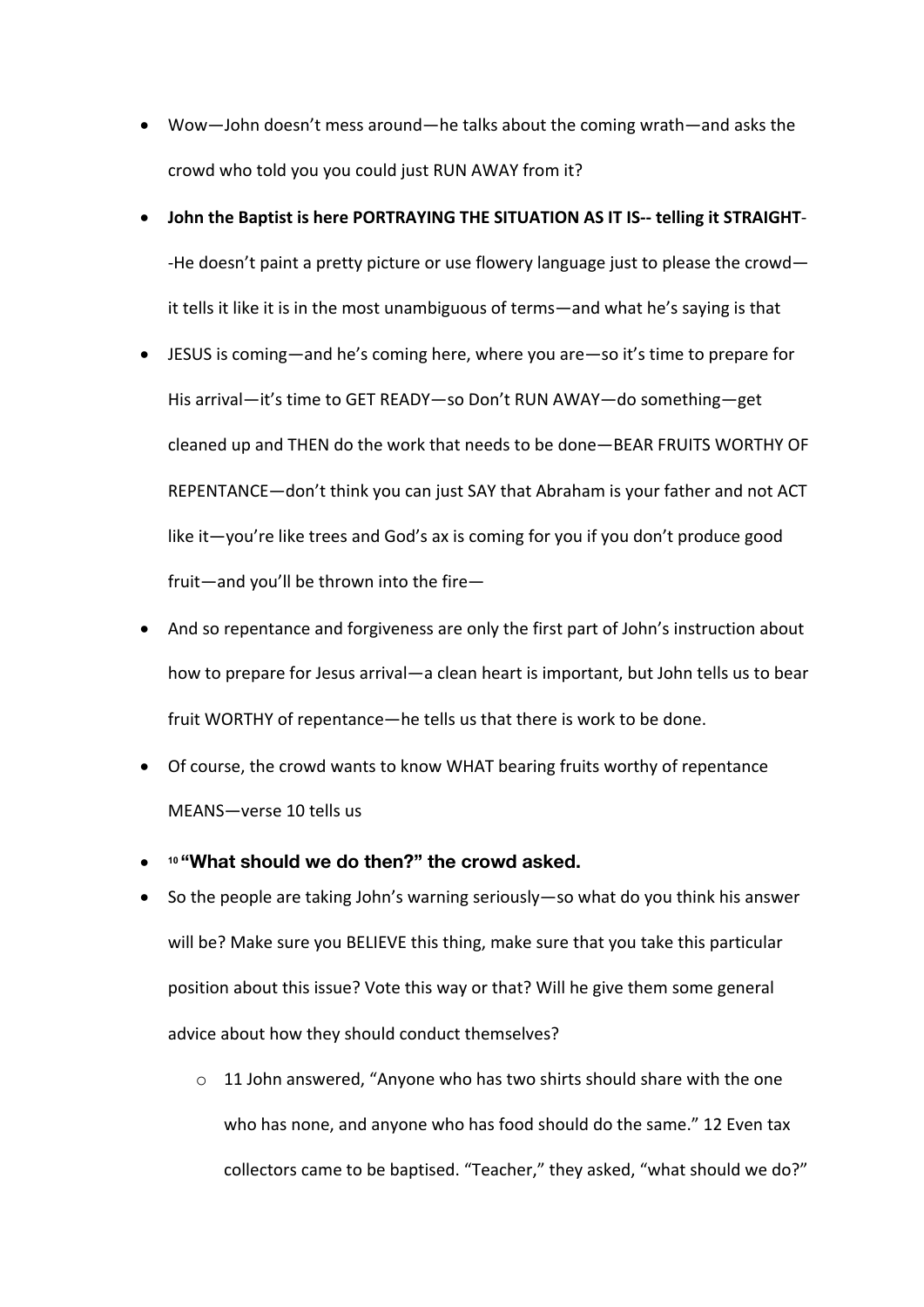13 "Don't collect any more than you are required to," he told them. 14 Then some soldiers asked him, "And what should we do?" He replied, "Don't extort money and don't accuse people falsely—be content with your pay."

- So here we see that John is SPECIFIC and real—he doesn't just say "be generous" he says if you have food or clothing, share it with someone who has none—he says to the tax collectors, don't take what isn't yours to take—to the soldiers, don't abuse your authority—stop falsely accusing people—and be content with what you're paid—stop thinking that you don't have enough and that you need more than what you have
- Here is the work that needs to be done after getting cleaned up—JTB responds to people who ask "what should we do?" by looking at real, tangible, honest situations—and there's a lesson for the church here, an example to follow, because the prophet looks at the real world and says THIS doesn't look like the Kingdom of God—this looks like inequality, and injustice, and oppression, and exploitation and greed, and you—person in the crowd, you tax collector, you soldier, you government officials, you office worker, you Pastor, YOU need to stop doing **these things** and start doing the **right thing**—because there is work to be done to prepare the way for the Kingdom of God and it's not enough just to get clean and then sit smugly in your cleanness while the rest of the world can go to Hell—John says bear fruit worthy of your repentance—do the right thing—do the work that needs to be done in the world
- And I want you to notice that John doesn't restrict his warnings and instructions just to the people who come to see him—we see in verse 19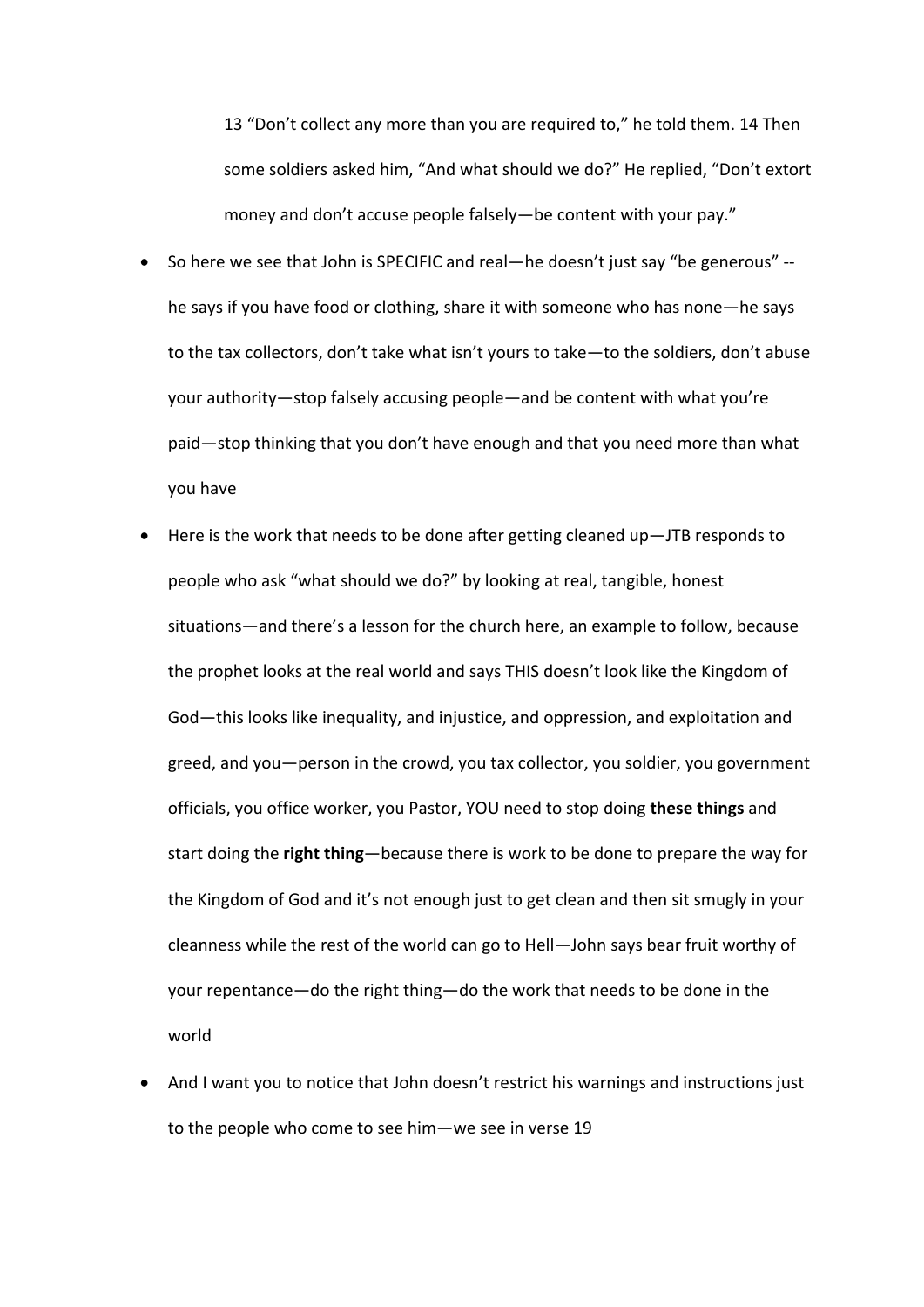- **<sup>19</sup>**But when John rebuked Herod the tetrarch because of his marriage to Herodias, his brother's wife, and all the other evil things he had done, **<sup>20</sup>**Herod added this to them all: He locked John up in prison.
- Now we could make the argument that if John wanted have some influence, to make a name for himself, he needed to make friends with those in power and stay out of their personal lives—John rebuked Herod because he stole his brother's wife—and we're told that John's rebuke is also because of all the other evil things he had done—but John does not turn a blind eye to unrighteousness simply because it might be beneficial or politically advantageous to do so—or quite literally, because speaking out might land him in jail—and this I think is a message the church could do with hearing today—if we remain quiet in the face of unrighteousness, injustice, inequality, evil, exploitation of people and the planet, **whether because of the promise of benefit or the threat of discomfort,** we will have sold our souls and become as Martin Luther king warned, an irrelevant social club—we are called to portray the situation AS IT IS—we are called to let people know they need to get cleaned up and then do the work that needs to be done
- Luke tells us in verse 18 that with many other exhortations, JTB proclaimed the good news to the people.
- Now Luke's use of the phrase "good news" might seem odd when you pair it with John's calling the crowd a brood of vipers and warning them about God's wrath—but that's the difference between a prophet and a person who just "tells the future"—a prophet calls people to repentance in order to AVOID what will happen if they don't change their ways—the wrath and judgement and destruction DOESN'T have to happen to them—so the message that the prophet brings is GOOD NEWS—and remember--if it ain't GOOD NEWS, it ain't the gospel—the GOSPEL is not just